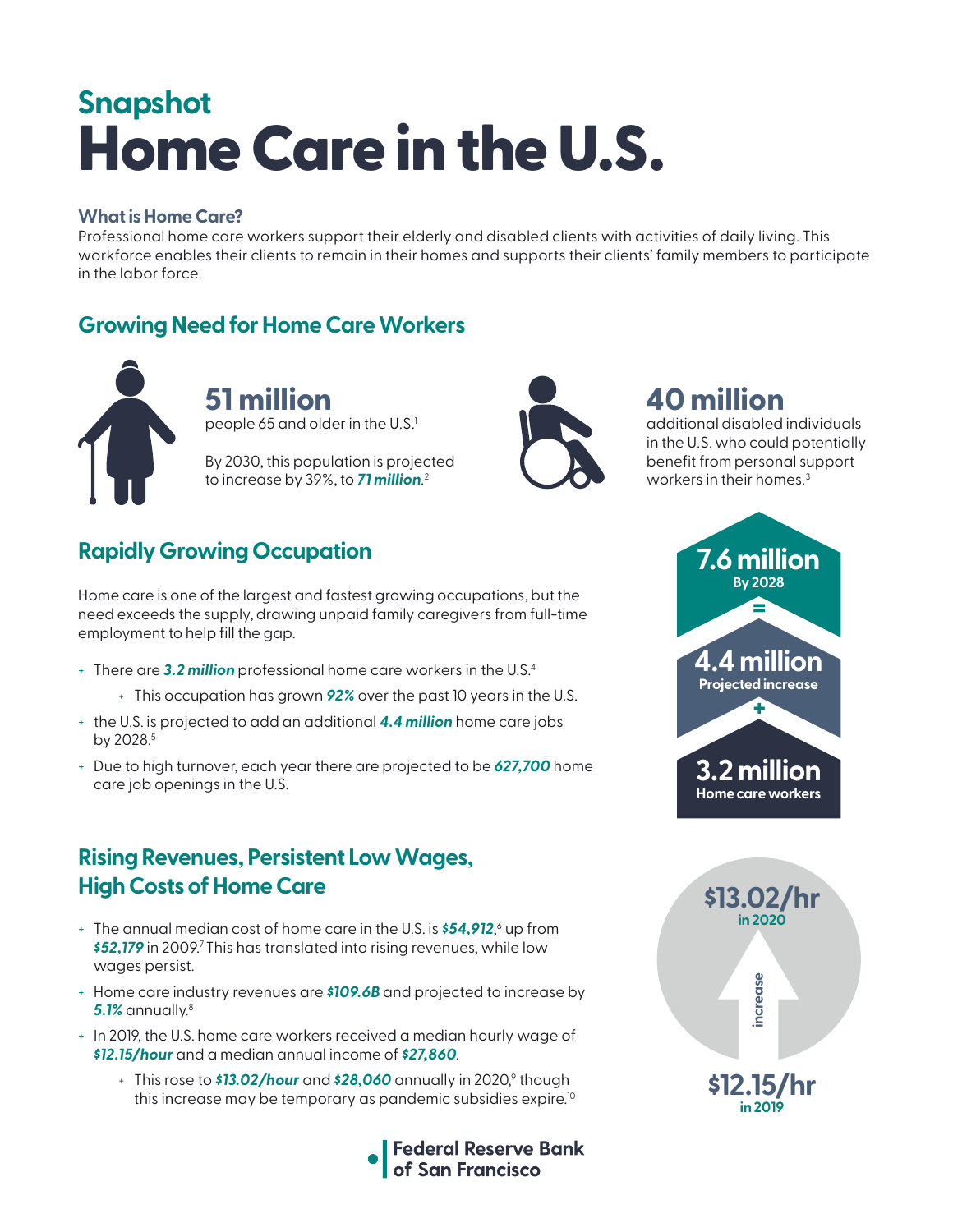## **Worker Demographics**

The U.S. home care workforce is disproportionately composed of women of color and immigrant women. Their median age is 50. $<sup>11</sup>$ </sup>



#### **Economic Impacts and Racial & Ethnic Disparities**

Home care worker turnover is 65% per year.<sup>12</sup> Recruitment and retention of workers in this rapidly growing occupation can help support the U.S. economy.

- + Professional home care workers help family members-especially women-to remain in the workforce,<sup>13</sup> but many families are waiting to receive this support.
	- + *199,508* elderly and disabled individuals are waitlisted for home care Medicaid waivers in the U.S.14
- + Studies have found that raising wages for home care workers leads to lower costs from reduced turnover and from workers' reliance on public safety net programs.<sup>15</sup>
- + Low wages result in thousands of the U.S. home care workers living in poverty: 16